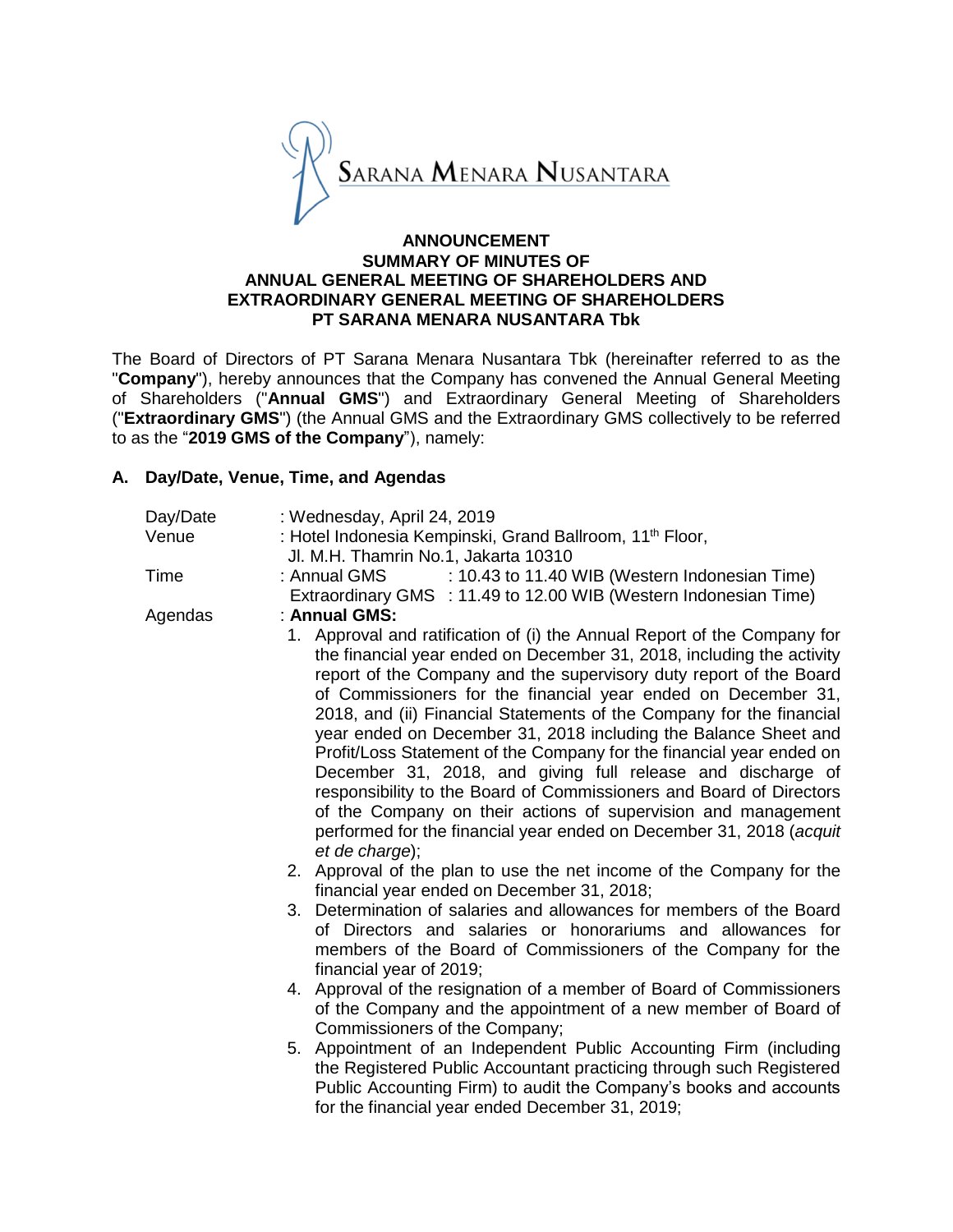6. Granting of power and authority to the Board of Directors to pay interim dividends for the financial year ended on December 31, 2019.

### **Extraordinary GMS:**

Approval on the plan to adjust Article 3 of the Company's Articles of Association on the Company's Purposes, Objectives and Business Activities, in accordance with the Indonesia Standard Industrial Classification Year 2017 (Klasifikasi Baku Lapangan Usaha Indonesia Tahun 2017 or KBLI 2017).

### **B. Member of the Board of Directors and Board of Commissioners who attended the Annual GMS GMS**

The Annual GMS was attended by members of the Board of Directors and Board of Commissioners, namely:

#### **Board of Directors:**

| <b>President Director</b>      | : Mr. Ferdinandus Aming Santoso |
|--------------------------------|---------------------------------|
| <b>Vice President Director</b> | : Mr. Adam Gifari               |
| <b>Vice President Director</b> | : Mr. Stephen Duffus Weiss      |
| <b>Director</b>                | : Mr. Kenny Harjo               |
| <b>Director</b>                | : Mr. Eko Santoso Hadiprodjo    |
| <b>Director</b>                | : Mr. Indra Gunawan             |
| <b>Independent Director</b>    | : Mr. Anthony Elam              |
|                                |                                 |

### **Board of Commissioners:**

| <b>President Commissioner</b> | : Mr. Tonny Kusnadi   |
|-------------------------------|-----------------------|
| Commissioner                  | : Mr. Ario Wibisono   |
| Independent Commissioner      | : Mr. Alexander Rusli |

The Extraordinary GMS was attended by members of the Board of Directors and Board of Commissioners, namely:

#### **Board of Directors:**

| <b>President Director</b>      | : Mr. Ferdinandus Aming Santoso |  |  |
|--------------------------------|---------------------------------|--|--|
| <b>Vice President Director</b> | : Mr. Adam Gifari               |  |  |
| <b>Vice President Director</b> | : Mr. Stephen Duffus Weiss      |  |  |
| <b>Director</b>                | : Mr. Kenny Harjo               |  |  |
| <b>Director</b>                | : Mr. Eko Santoso Hadiprodjo    |  |  |
| <b>Director</b>                | : Mr. Indra Gunawan             |  |  |
| <b>Independent Director</b>    | : Mr. Anthony Elam              |  |  |

#### **Board of Commissioners:**

| <b>President Commissioner</b> | : Mr. Tonny Kusnadi            |
|-------------------------------|--------------------------------|
| Commissioner                  | : Mr. Ario Wibisono            |
| Independent Commissioner      | : Mr. Honggo Widjojo Kangmasto |

### **C. Chairman of the 2019 GMS of the Company**

The AGMS and the EGMS of the Company was chaired by Mr. Tonny Kusnadi as President Commissioner of the Company.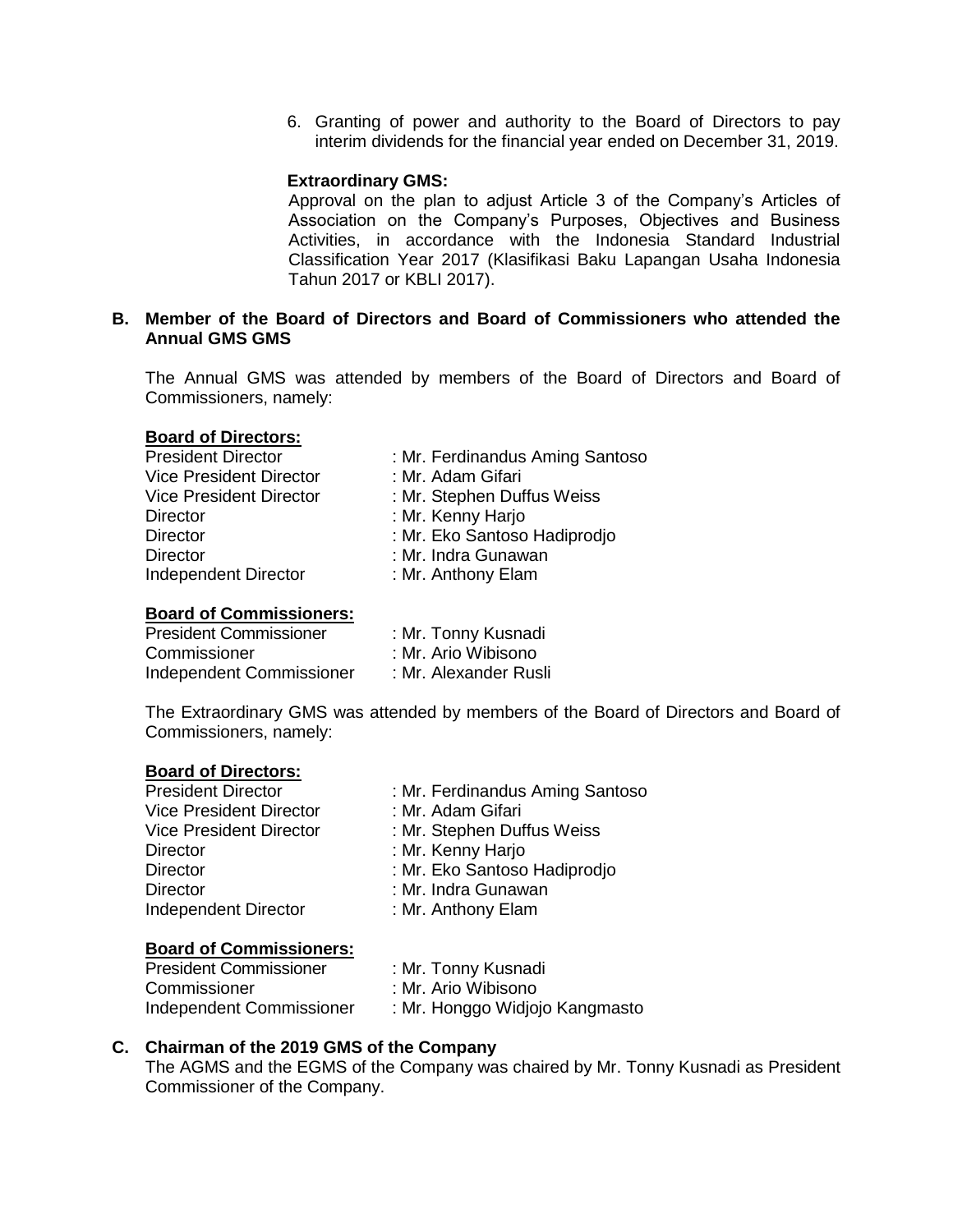### **D. Attendance of the Shareholders**

The Annual GMS was attended by the shareholders and proxies of the shareholders representing 42,329,321,076 shares constituting 83.4% of 50,754,691,800 shares constituting all shares issued by the Company.

The Extraordinary GMS was attended by shareholders and proxies of the shareholders representing 42,329,327,786 shares constituting 83.4% of 50,754,691,800 shares constituting all shares issued by the Company.

### **E. Mechanism of Adopting Resolutions**

Adopting resolutions of all agendas of the Annual GMS and Extraordinary GMS was conducted by deliberation and consensus; in the event no consensus was reached, resolutions were adopted by voting.

### **F. Opportunity to Raise Questions and/or Give Opinions**

The shareholders were given the opportunity to ask questions and/or give opinions in each agenda of the Annual GMS and Extraordinary GMS, however there were no shareholders or proxies of the shareholders that raised questions and/or gave opinions.

### **G. Voting Outcomes/Decisions**

The results of the poll conducted at the 2019 GMS of the Company are as follows:

| Agenda                      | <b>Affirmative</b><br><b>Votes</b> | <b>Negative</b><br><b>Votes</b> | <b>Abstentions</b> | <b>Total Affirmative Votes</b> |
|-----------------------------|------------------------------------|---------------------------------|--------------------|--------------------------------|
| First and<br>Second<br>item | 42,329,321,076                     | None                            | None               | 42,329,321,076 (100%)          |
| <b>Third</b><br>item        | 42,106,491,176                     | 222,829,900                     | None               | 42,106,491,176<br>(99.474%)    |
| <b>Fourth</b><br>item       | 42,117,205,676                     | <b>None</b>                     | 212,115,400        | 42,329,321,076 (100%)          |
| Fifth item                  | 41,473,620,185                     | 643,585,491                     | 212,115,400        | 41,685,735,585 (98.48%)        |
| <b>Sixth</b><br>item        | 42,329,321,076                     | None                            | None               | 42,329,321,076 (100%)          |

### **Annual GMS**:

### **Extraordinary GMS:**

There were no shareholders or proxies of the shareholders present in the Extraordinary GMS that gave non-affirmative votes;

There were no shareholders or proxies of the shareholders present in the Extraordinary GMS that gave abstention (blank) votes;

All shareholders or their proxies present in the Extraordinary GMS gave affirmative votes;

Thus, the decisions were approved by the Extraordinary GMS by deliberation and consensus.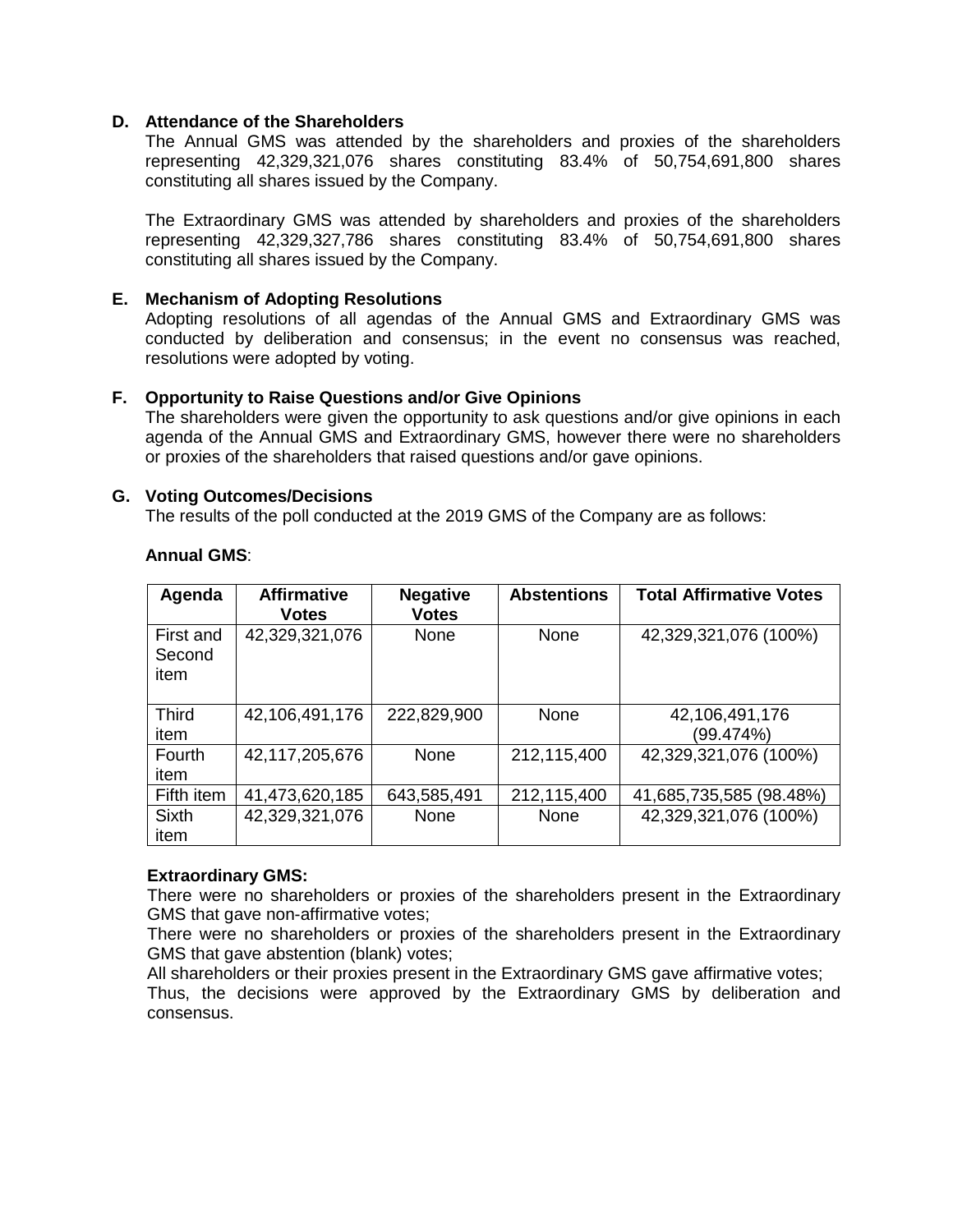# **H. Resolutions of the Annual GMS and Extraordinary GMS**

In the Annual GMS, resolutions were adopted, as summarized below:

### **First Agenda**:

To approve and ratify the Annual Report of the Company for the financial year ended on December 31, 2018, including the activity report of the Company, and the supervisory duty report of the Board of Commissioners for the financial year ended on December 31, 2018, and Financial Statements of the Company for the financial year ended on December 31, 2018, including the Balance Sheet and Profit/Loss Statement of the Company for the financial year ended on December 31, 2018, and to give full release and discharge of responsibility to the Board of Commissioners and Board of Directors of the Company on their actions of supervision and management performed for the financial year ended on December 31, 2018 (*acquit et de charge*), to the extent that their actions, including actions related to business activities derived from the main business of the Company are reflected in the Annual Report and Financial Statements of the Company for the financial year of 2018.

## **Second Agenda:**

To approve the use of net income of the Company for the financial year 2018 as follows:

- 1. An amount of Rp1,200,000,000,000.00 Rupiah or 54% of net income of the Company for the financial year 2018, will be distributed as cash dividends for the shareholders of the Company. Previously, in December 2018, the Company distributed cash interim dividends in the amount of approximately Rp306,000,000,000.00 to the shareholders. Accordingly, the remaining cash dividends which will be distributed by the Company will amount to approximately Rp894,000,000,000.00 thus each share shall receive cash dividends of approximately Rp17.52 (seventeen point five two Rupiah), subject to the applicable tax regulations;
- 2. An amount of Rp100,000,000.00 (one hundred million Rupiah), will be allocated and recorded as a reserve fund; and
- 3. The remainder of the net income will be recorded as retained earnings, which will be used to increase working capital of the Company.

## **Third Agenda:**

To approve the granting of authority to the controlling shareholder of the Company, namely PT Sapta Adhikari Investama to determine salaries or honorariums and allowances of members of the Board of Commissioners and Board of Directors of the Company by taking into account the proposals of the Board of Commissioners, in which the Board of Commissioners will take into account the recommendations of the Remuneration and Nomination Committee of the Company.

### **Fourth Agenda:**

- 1. a. To approve the resignation of Mr. Alexander Rusli from his position as Independent Commissioner of the Company;
	- b. To determine and appoint Mr. Honggo Widjojo Kangmasto as new Independent Commissioner of the Company;
- 2. To grant authority and power to the Board of Directors of the Company, with the right of substitution, to state and/or set forth the resolutions regarding the composition of members of Board of Directors and Board of Commissioners above before a Notary, and subsequently notify the Minister of Law and Human Rights and the authorized parties, including but not limited to make or request to be made all required deeds, letters or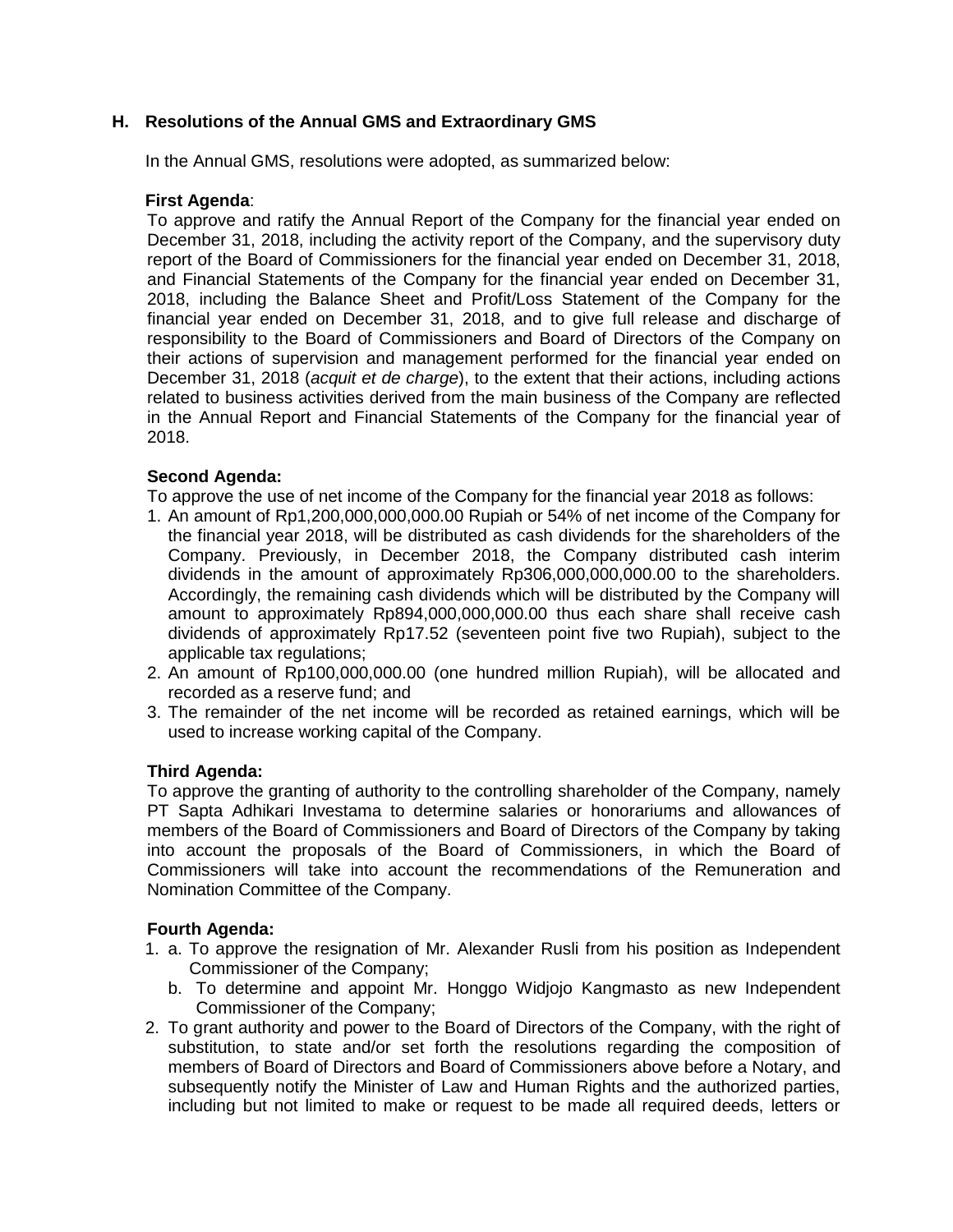documents, to appear before authorized parties/officials, including conducting any and all necessary actions with regards to the resolutions above in accordance with the applicable laws and regulations.

# **Fifth Agenda:**

- 1. To approve the granting of power and authority to the Board of Commissioners to appoint the Registered Public Accounting Firm (including the Registered Public Accountants belonging to that Registered Public Accounting Firm) to audit the books and records of the Company for the financial year ended December 31, 2019 with due observance of the following:
	- a. having international reputation (including the Registered Public Accountants belonging to that Registered Public Accounting Firm);
	- b. registered as an Auditor of Non-Bank Financial Institutions at the Financial Services Authority; and
	- c. other terms and conditions which are deemed appropriate by the Company's Board of Commissioners with due observance of the recommendation from the Audit Committee.
- 2. Granting authority and power as of the date of the approval of this resolutions by the 2019 GMS of the Company.

## **Sixth Agenda:**

- 1. Granting power and authority to the Company's Board of Directors (subject to the approval of the Board of Commissioners), to the extent the financial condition of the Company allows and subject to the prevailing laws and regulations, to determine and pay interim dividends for the financial year ended December 31, 2019, provided that, to ensure compliance with Article 72 of Law No. 40 of 2007 on Limited Liability Companies, if the interim dividends are to be distributed, then the distribution must be made to the shareholders before the end of the financial year 2019, including to determine the form, amount and method of payment of such interim dividends;
- 2. Resolving that such power and authority will be effective as of the date on which the proposals on this agenda item are approved by the Annual GMS.

## **The Extraordinary GMS has adopted resolutions, as summarized below:**

- 1. To approve the the plan to adjust Article 3 of the Company's Articles of Association on the Company's Purposes, Objectives and Business Activities, in accordance with the Indonesia Standard Industrial Classification Year 2017 (Klasifikasi Baku Lapangan Usaha Indonesia Tahun 2017 or KBLI 2017), i.e.:
	- a. KBLI Number 70209 Business of Management Consultation
	- b. KBLI Number 64200 Business Activities of Holding Companies
	- c. KBLI Number 42217 Central Telecommunication Construction Business

Thereby Article 3 of the Company's Articles of Associations on the Company's Purposes, Objectives and Business Activities will be read as follows:

## Article 3

The purposes and objectives of the Company are: to conduct the business in the field of management consultation activities, holding company activities and telecommunication central construction.